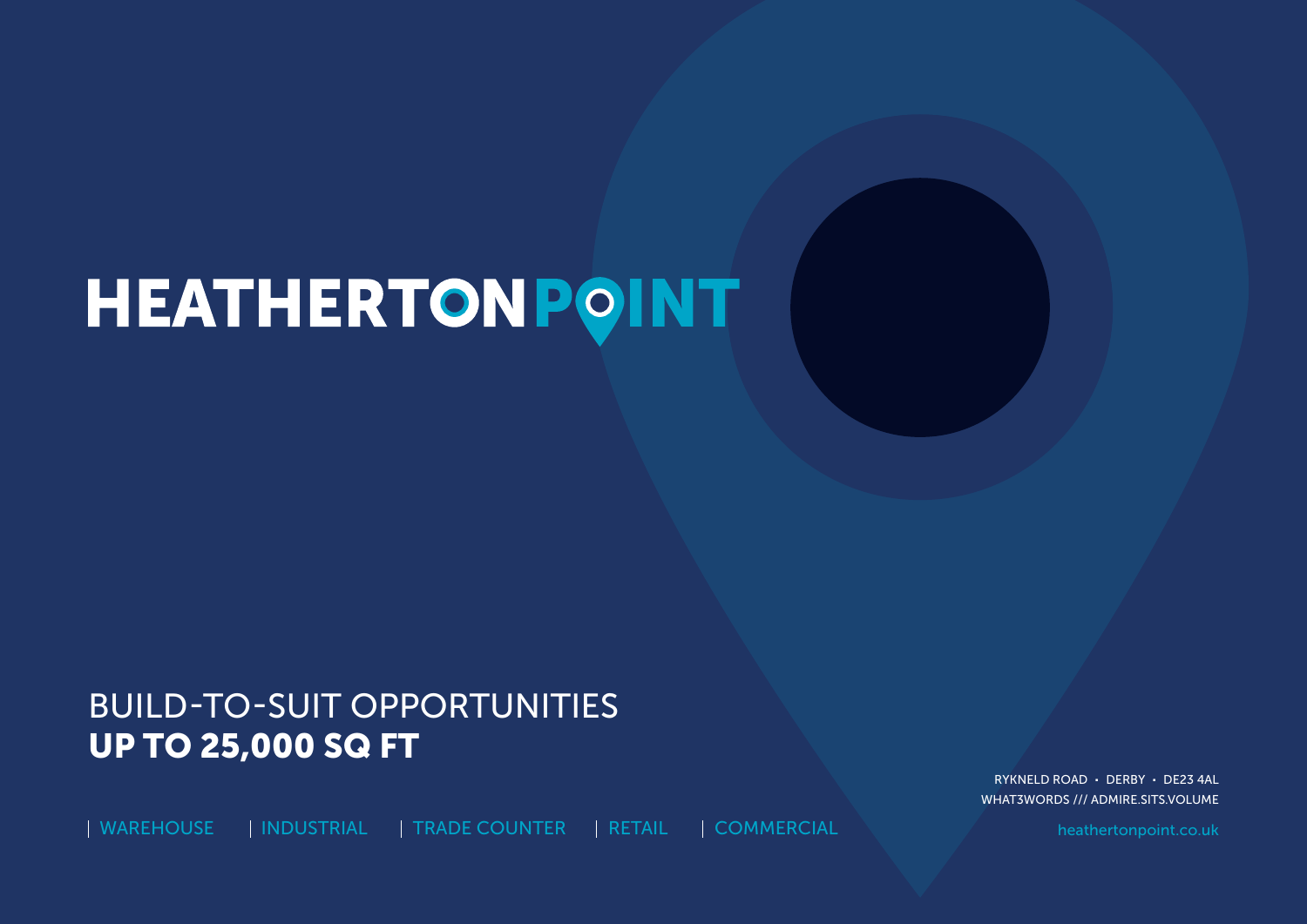## **HEATHERTONPOINT**

### Heatherton Point

Heatherton Point will deliver a mixture of high-quality commercial units set within a secure and landscaped environment.

The scheme is anchored by a new Aldi supermarket and LNT care home, with the infrastructure delivered to enable an immediate start on-site, subject to planning.

The site is considered suitable for a variety of uses, including industrial/warehouse, trade and retail, able to deliver buildings up to c.25,000 sq ft (2,320 sq m)

Heatherton Point is well connected, only minutes from Derby city centre and the A38/ A50 junction, with a strong supply of labour on its doorstep, located close to the major manufacturers of Toyota and Rolls-Royce.



## Accommodation/Specification

The proposed masterplan can deliver the following unit sizes. There is flexibility to adapt these to meet individual occupier requirements in terms of size and specification. The buildings will be delivered to a Grade A specification incorporating high

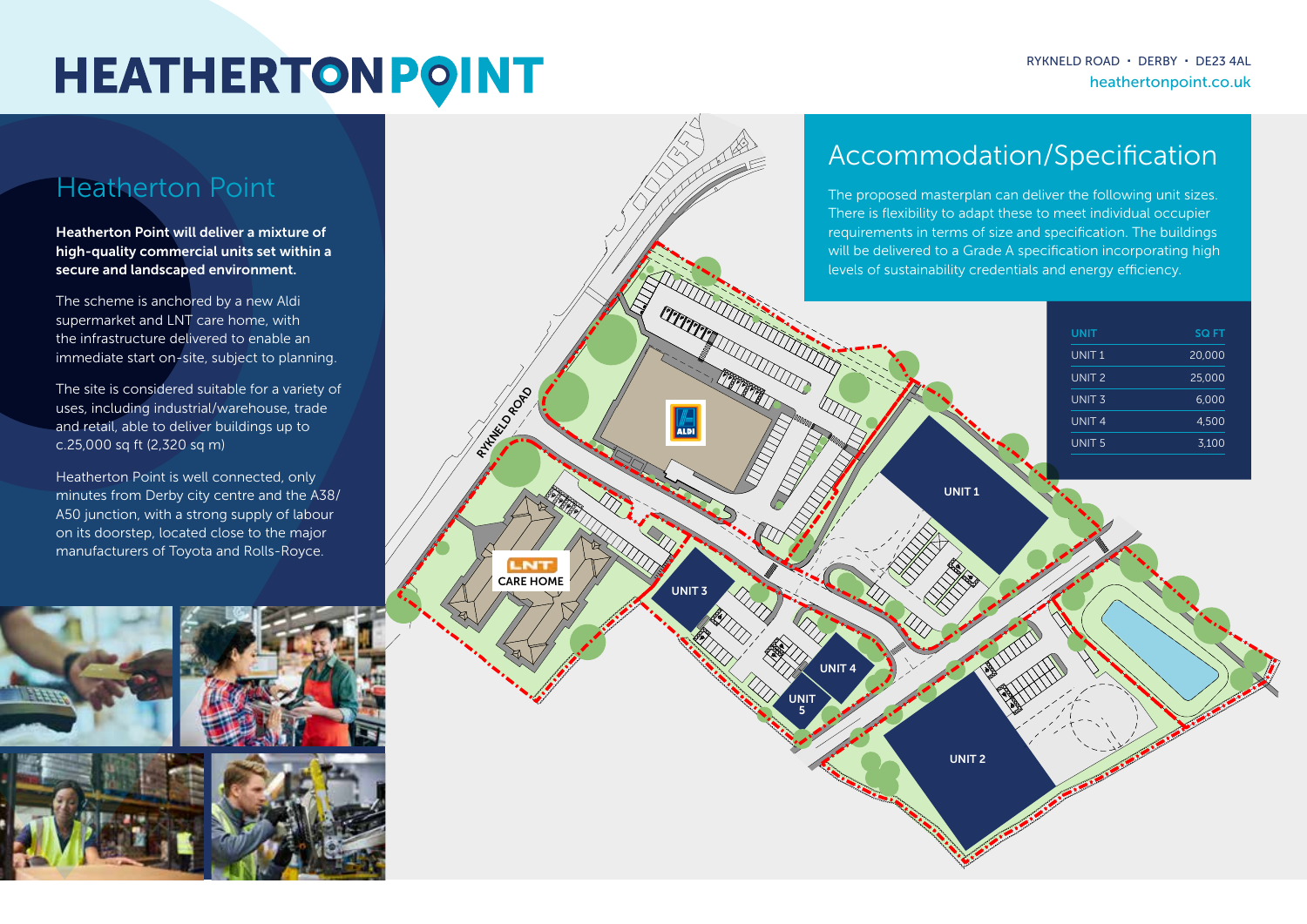### Location

Heatherton Point occupies a prime location being c.2.5 miles north east of the A38/A50 junction and situated on the fringes of Derby city centre, accessed off the A38 on Rykneld Road. The on-site infrastructure has been completed as part of the delivery of a new Aldi supermarket at the entrance to the scheme.

The A38/A50 junction links the site to the M1 and M6 motorways. This A50 trunk road runs from junction 24/24A of M1 to the A500 linking to junctions 15 and 16 of the M6. This opens up access to the national motorway system, major seaports and airports along with 48 million people within a 4-hour drive.

Derby provides a cost-effective labour pool and the city benefits from good public transport links. The central UK location makes this an unrivalled choice for local, national and international businesses.

## Derby Region 66666 256,800 population

**DERBY** 

 $\bullet$ 

Rykneld Rd

Toyota Motor Manufacturing A38

A38

 $\begin{matrix} \textcircled{f} \\ \textcircled{f} \end{matrix}$ 131,300 economically active

9,000 looking for a job

Sources: Nomis 2021

M1 J24a (13 miles)

A50

East Midlands Airport (17 miles)

Sources: Google Earth